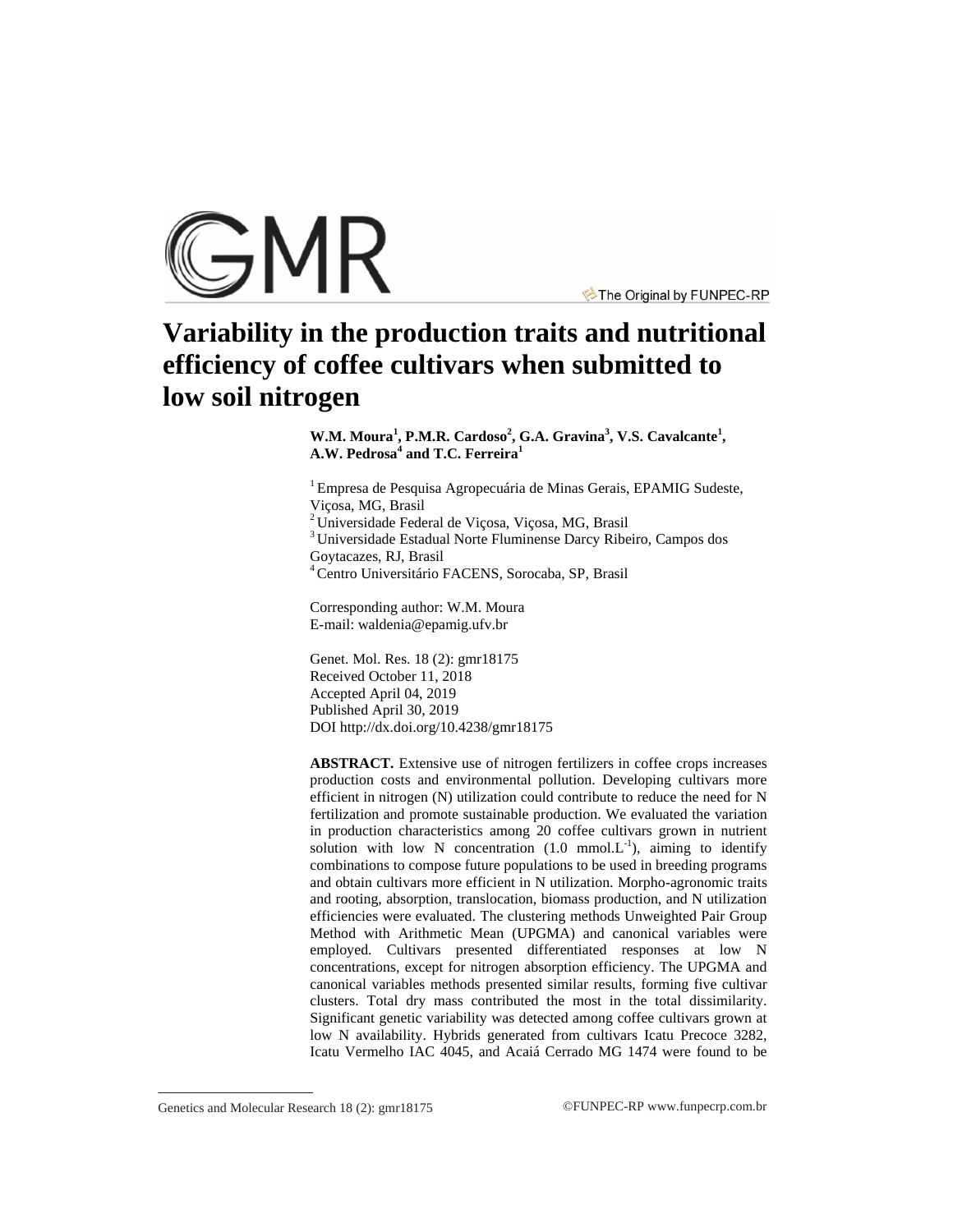the most promising to obtain a segregating population or heterotic hybrids, aiming at greater N utilization efficiency.

**Key words:** *Coffea arabica*; Nutritional efficiency; Plant breeding; Genetic variability

## **INTRODUCTION**

Brazil is the largest coffee producer and exporter, accounting for approximately 35% of the world's production, with 56.47 million bags and a mean yield of 29.47 bags ha<sup>-1</sup> (2017/2018 harvest), cultivated in about 2.2 million ha (Conab, 2018). Coffee cultivation in low fertility soils has increased production costs due to the need for high doses of correctives and fertilizers, as high yields require proper plant nutrition. Nitrogen (N) is the most demanded nutrient by coffee plants. Its deficiency limits the growth and production of coffee crops because it plays an essential role in leaf area expansion during plant growth and bean formation. Moreover, it affects the caffeine concentration in the phloem exudates (Gonthier et al., 2011; Reis et al., 2011; Neto et al., 2015).

The extensive application of nitrogen fertilizers to the crops aims at higher yields since varieties were selected under optimal N conditions. However, this fact does not imply in efficient N utilization (Kant, 2018). Most Brazilian coffee is grown in the Cerrado region, which often presents low levels of N in the soil. In order to supplement the low N content in the soil in these areas, about 600 to 800 kg ha<sup>-1</sup> of nitrogen fertilizer is generally used for growing coffee. These doses are far above the traditional recommendations of  $150$  to  $450$  kg ha<sup>-1</sup> of nitrogen fertilizer. This practise substantially increases the cost of production for the coffee grower by more than two times, and often does not provide a proportional increase in yield (Bruno est al., 2015).

Usually, the N recovery efficiency is lower than 50% in plants cultivated under adequate N conditions due to losses by volatilization, denitrification, leaching, soil erosion, and biotic and abiotic stresses, resulting in high fertilization costs, along with environmental pollution (Fageria et al., 2008). The species of a given crop and the genotypes of a given species have significant variation in nutrient utilization and absorption efficiency. The determination of the nutrient utilization efficiency allows the differentiation of plant genotypes and cultivars by the ability to use and absorb nutrients for maximum dry mass production (Baligar and Fageria, 2015).

Some coffee varieties behave distinctly in relation to nutritional characteristics when cultivated under the same conditions, resulting in divergent growth and yield responses. Some researchers have reported the genetic differences between cultivars regarding nutrient absorption, transport, and utilization efficiencies (Tomaz et al., 2008; Amaral et al., 2012; Pedrosa et al., 2013; Martins et al., 2015). However, these studies did not evaluate the nutritional efficiency of coffee cultivars grown under low N availability, nor did they use the clustering methods UPGMA and canonical variables to separate cultivars into clusters, aiming at improved crosses.

The different behavior of cultivars grown under stress enables selecting distinct individuals, aiming at obtaining greater variability. Crosses involving genetically divergent parents are the most convenient to produce a greater heterotic effect in the progeny and presents a higher probability of obtaining genetic variability in segregating generations (Falconer, 1981).

The selection of more adapted coffee cultivars for environments with low N concentration will contribute to the advancement of breeding programs by the development of

Genetics and Molecular Research 18 (2): gmr18175 ©FUNPEC-RP [www.funpecrp.com.br](http://www.funpecrp.com.br)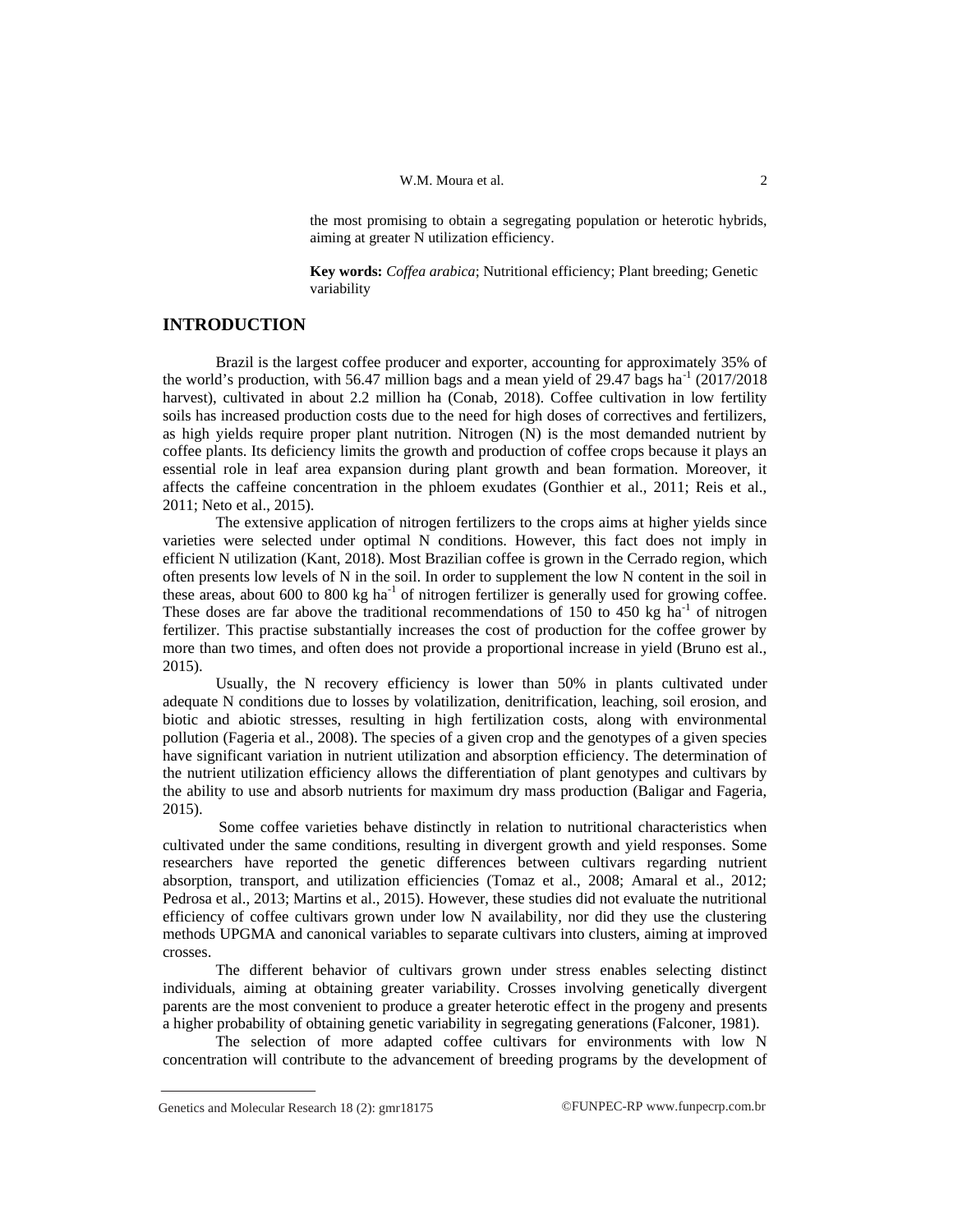more nutrient-efficient plants. This fact can lead to higher coffee yields and lower nitrogen fertilizers application, reducing costs with chemical fertilizers. In this context, for the evaluation of coffee cultivars under nitrogen deficiency conditions, we hypothesize the existence of combinations between cultivars that present greater genetic variability, which results in a segregating population or heterotic hybrids.

To this end, we evaluated the genetic divergence among 20 coffee cultivars grown at low N concentration  $(1.0 \text{ mmol.} L^{-1})$ , aiming at identifying promising combinations for breeding programs.

## **MATERIAL AND METHODS**

The experiment was carried out by Empresa de Pesquisa Agropecuária de Minas Gerais/Sudeste (EPAMIG Sudeste), in a greenhouse with a rectilinear glass ceiling of the Plant Science Department of the Federal University of Viçosa, Minas Gerais. During the experiment the greenhouse presented average day and night temperatures of 33 $^{\circ}$ C  $\pm$  1 and 25 $^{\circ}$ C  $\pm$  1, respectively, and an average relative humidity of 40%. The local climate according to the classification of Koppen is Cwa, defined as humid subtropical climate with hot summer and dry winter. The experiment was conducted during the period between winter and summer.

Twenty cultivars of arabica coffee (Table 1), being 18 commercial (comprising traditionally grown in the main coffee regions of Brazil, and new cultivars recently launched on the market) and two tradtional cultivars (San Ramon and São Bernardo). These cultivars presented variations in morphoagronomic traits, such as productivity, drink quality, resistance to diseases and pests. In addition, they have been developed in breeding programs to be grown under appropriate soil fertility conditions, unlike the old cultivars. Some of these have already been evaluated under conditions of nutritional stress for various nutrients.

| <b>Cultivars</b>                     | Genealogy                                                  |
|--------------------------------------|------------------------------------------------------------|
| <sup>2</sup> Catuaí Amarelo IAC 62   | Caturra Amarelo IAC 476-11 x Mundo Novo IAC 374-19         |
| <sup>1</sup> Paraíso MG H 419-1      | Caturra Amarelo IAC 30 x Híbrido de Timor UFV 445-46       |
| <sup>2</sup> Icatu Vermelho IAC 4045 | Coffea canephora x Bourbon Vermelho                        |
| $^{2}$ Obatã IAC 1669/20             | Villa Sarchi x Híbrido de Timor                            |
| <sup>4</sup> Caturra Amarelo         | Mutação do Caturra Vermelho                                |
| $3$ IPR 102                          | Icatu x (Catuaí Amarelo IAC 66 x Catuaí Vermelho IAC 99)   |
| <sup>1</sup> Catuaí Vermelho IAC 15  | Caturra Amarelo IAC 476-11 x Mundo Novo                    |
| <sup>1</sup> Rubi MG 1192            | Catuaí x Mundo Novo                                        |
| $3$ IPR 103                          | Icatu x (Catuaí Amarelo IAC 66 x Catuaí Vermelho IAC 99)   |
| <sup>1</sup> Araponga MG1            | Caturra Amarelo IAC 86 x Híbrido de Timor UFV 446-08       |
| <sup>1</sup> Topázio MG 1190         | Catuaí Amarelo x Novo Mundo                                |
| <sup>4</sup> San Ramon               | Progênie C 1034-4 Introdução da Costa Rica                 |
| <sup>2</sup> Icatu Precoce 3282      | Icatu Vermelho x Bourbon Amarelo                           |
| <sup>2</sup> Tupi IAC 1669-33        | Villa Sarchi x Híbrido de Timor                            |
| $^{4}$ Catucaí 785/15                | Icatu Vermelho x Catuaí Vermelho                           |
| <sup>1</sup> Acaiá Cerrado MG 1474   | Seleção de Mundo Novo                                      |
| <sup>1</sup> Oeiras MG 6851          | Híbrido CIFC HW 26/5 (Caturra Vermelho x Híbrido de Timor) |
| <sup>2</sup> São Bernardo            | Mutação Típica do Café                                     |
| <sup>1</sup> Pau Brasil MG1          | Catuaí Vermelho IAC 15 x Híbrido de Timor UFV 442/34       |
| <sup>4</sup> Caturra Vermelho        | Mutação de Bourbon Vermelho                                |

**Table 1.** Genealogy of the *Coffea arabica* cultivars.

<sup>1</sup> EPAMIG; <sup>2</sup> Instituto Agronômico de Campinas - IAC; <sup>3</sup> Instituto Agronômico do Paraná - IAPAR e <sup>4</sup> Fundação PROCAFE, institutions of origin of cultivars.

Genetics and Molecular Research 18 (2): gmr18175 ©FUNPEC-RP [www.funpecrp.com.br](http://www.funpecrp.com.br)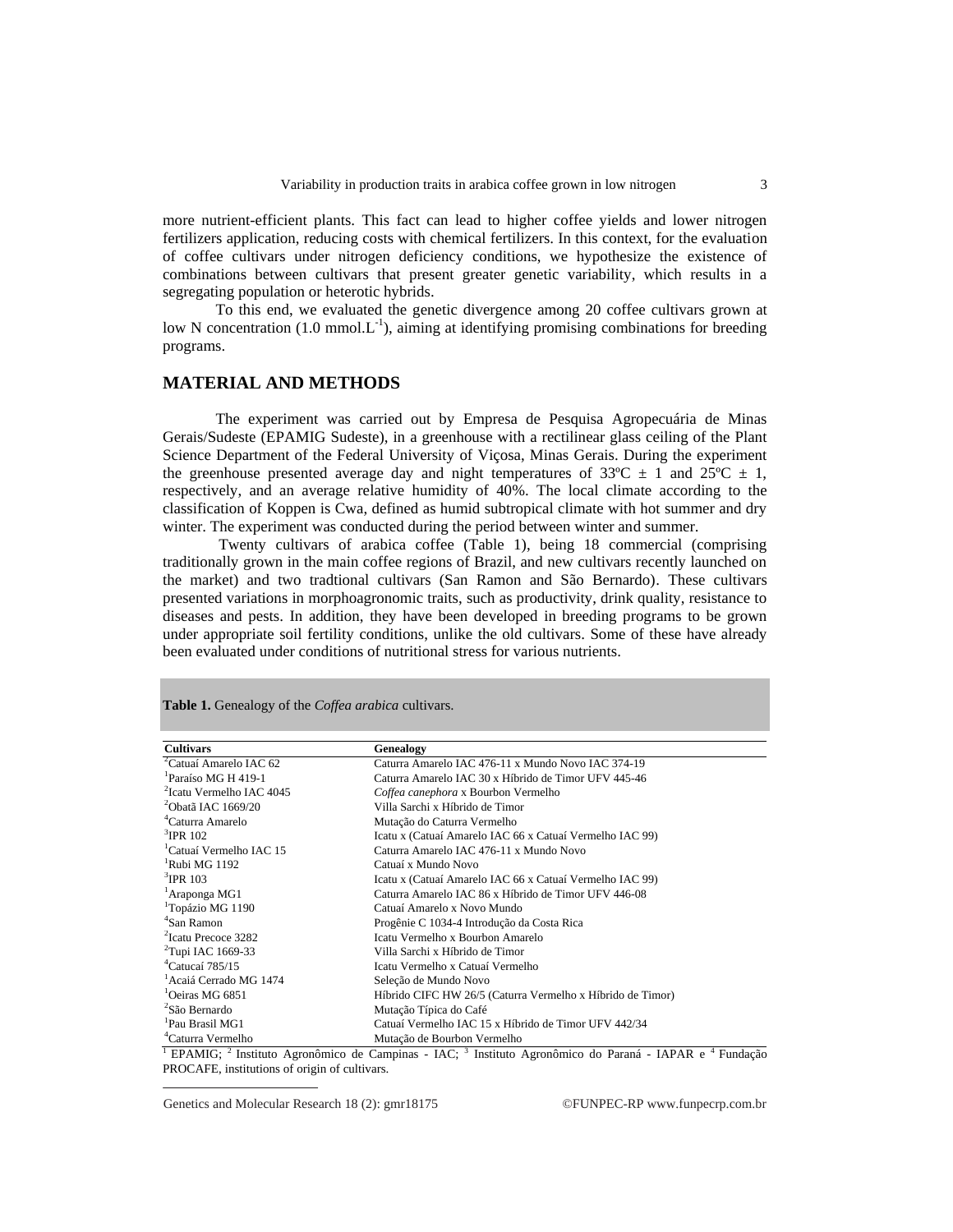The cultivars were cultivated in an aerated nutrient solution containing low N concentration (1.0 mmol. $L^{-1}$ ). This amount nitrogen was based on the results obtained for dry matter production in increasing doses of N (Caixeta et al., 2004). The experiment consisted of a randomized complete block design, with three replications. Each plot comprised one pot with two plants cultivated in nutrient solution.

The seeds of the cultivars were germinated in a sand bed previously disinfected with HCl 0.1 mol.dm<sup>-3</sup> and transplanted at the cotyledon leaf stage ("jaguar ear"), at 120 days after sowing, to polypropylene pots containing 8.0 L of modified Hoagland and Arnon (1950) nutrient solution that was static aerated, with two plants per pot. The nutrient solution was modified to provide a low concentration of N  $(1.0 \text{ mmol.} L^{-1})$ , thus simulating what would happen in the soil. Nitrogen was supplied as  $KNO<sub>3</sub>$ . Volumes of nutrient solution added to the pots were completed weekly with deionized water, and the pH was adjusted with HCl 0.1 mol.dm<sup>-3</sup> and NaOH 0.1 mol.dm<sup>-3</sup> to between 5.5 and 6.5. The nutrient solution was changed based on the electrical conductivity (EC), whenever its depletion reached 30% of the initial EC.

The were harvested 168 days after transplantation of the seedlings to the vessels. The following traits were evaluated: plant height (PH, cm), measured from the base of the orthotropic branch to the apex of the plant; stem diameter (SD, mm), measured at 5 cm from the base of the stem, using a caliper; number of nodes (NNO), obtained by visual counting of nodes in the orthotropic branch; internode length (IL, cm), calculated by the plant height/number of nodes ratio; number of leaf pairs (NLP), obtained by counting the leaf pairs in the whole plant; leaf area (LA, cm<sup>2</sup>), quantified after harvest, using an AT Delta-T Devices area meter.

Afterward, plants were collected and separated (into root, stem, and leaves), stored in paper bags, and dried in a forced air circulation oven at 70 ºC, for 72 h. Then, the plant material was weighed to determine root dry mass (RDM), stem dry mass (SDM), leaf dry mass (LDM), shoot dry mass (SHDM  $=$  sum of LDM and SDM), total dry mass (TDM  $=$  sum of SHDM and RDM), and root/shoot dry mass ratio (RSDM). The dry plant material was ground in a Willey mill with 20 mesh sieve, where samples were taken to determine the nitrogen contents, according to Embrapa (2009). The N content was obtained by the product between the nutrient contents and the dry mass of the different parts of the plant.

The nutritional efficiency indices were estimated considering the dry mass production and N content, according to the methodology described by Siddiqi and Glass (1981) and Bailian et al. (1991): Rooting Efficiency (RE,  $g^2.mg^{-1}$ ) = (root dry mass)<sup>2</sup> / total N in the plant; nitrogen absorption efficiency (NAE,  $mg.g^{-1}$ ) = total N in the plant / root dry mass; nitrogen translocation efficiency (NTE,  $mg.g^{-1}$ ) = N in the shoots/total N in the plant; nitrogen utilization efficiency (NUE,  $g^2.mg^{-1}$ ) = (total dry mass)<sup>2</sup> / total N in the plant; biomass production efficiency (BPE,  $g^2.mg^{-1}$ ) = (shoot dry mass)<sup>2</sup> / N in the shoots.

Data were subject to univariate analysis of variance, and the means were clustered by the Scott-Knott's test at 5% probability level. The Unweighted Pair-Group Method Using Arithmetic Averages (UPGMA), based on the genetic dissimilarity matrix estimated by the Mahalanobis' Generalized Distance, and the method of Canonic Variables were used for the multivariate analyses. The relative importance of the evaluated traits was calculated by the method of Singh (Singh, 1981). Analyses were performed using the GENES software (Cruz, 2013) and the hcluster package of the R software (R Development Core Team, 2006).

## **RESULTS**

Coffee cultivars showed significant differences for most of the traits evaluated ( $P \leq$ 0.05) (Tables 2 and 3).

Genetics and Molecular Research 18 (2): gmr18175 ©FUNPEC-RP [www.funpecrp.com.br](http://www.funpecrp.com.br)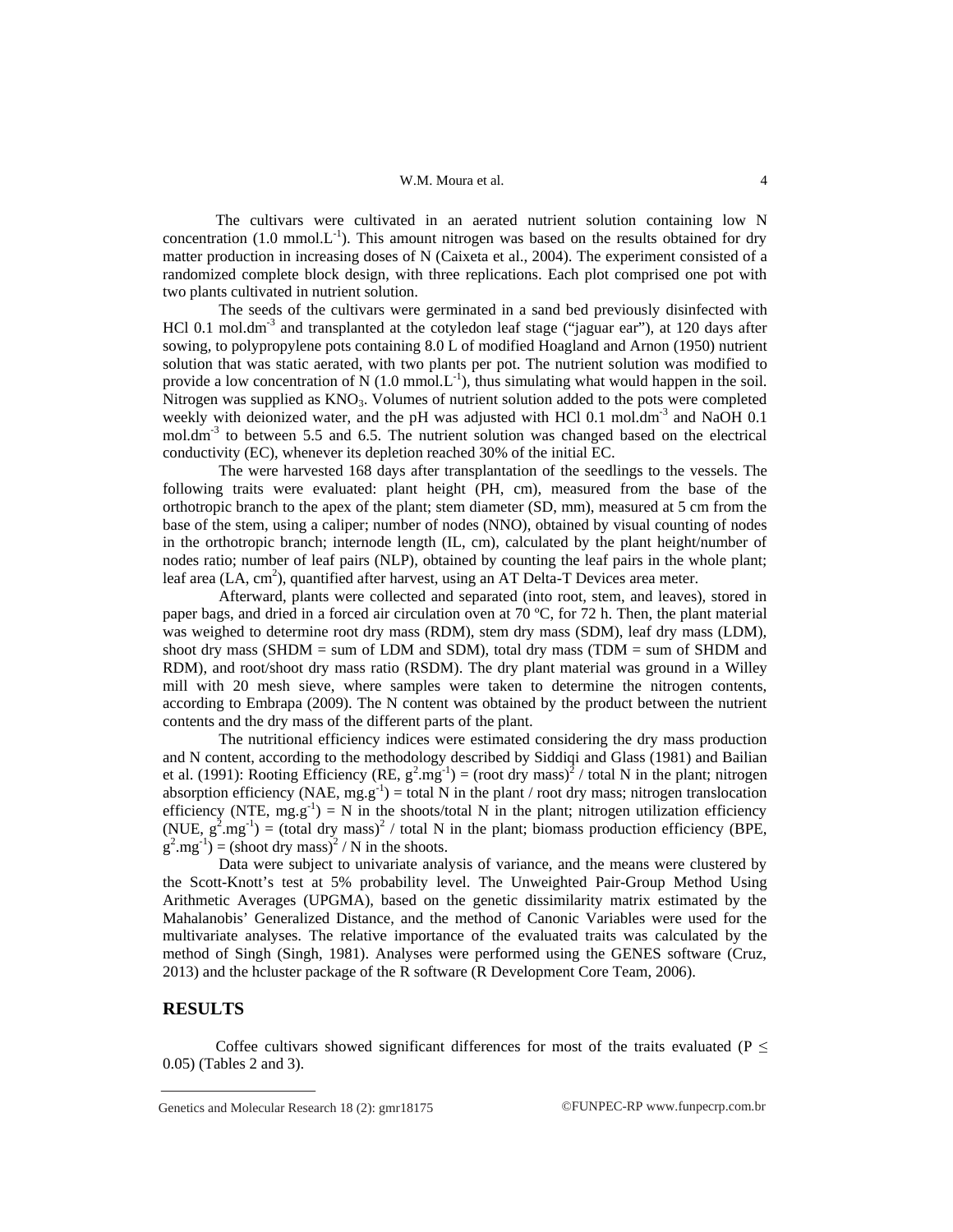Cultivars showed similar behaviors (Table 2) for plant height and internode length. The highest means for these traits were observed for cultivars Icatu Vermelho IAC 4045, Icatu Precoce 3282, and Acaiá Cerrado MG 1474, while the lowest means were detected for cultivars San Ramon and São Bernardo. These five cultivars had the lowest values for leaf area, with a mean of 76 dm<sup>2</sup>.

**Table 2.** Plant height (PH), internode length (IL), number of nodes (NNO), number of leaf pairs (NLP), leaf area (LA), stem diameter (SD), root dry mass (RDM), and stem dry mass (SDM) evaluated in coffee cultivars grown in nutrient solution at low nitrogen concentration (1.0 mmol.L<sup>-1</sup>).

| <b>Cultivars</b>        | PH               | $\mathbf{L}$     | LA        | <b>NNO</b> | <b>NLP</b>       | SD     | <b>RDM</b> | <b>SDM</b>       |  |
|-------------------------|------------------|------------------|-----------|------------|------------------|--------|------------|------------------|--|
|                         | -------cm------- |                  | $-dm2$ -- |            |                  | --mm-- |            | -------g-------- |  |
| Icatu Vermelho IAC 4045 | 42.7 A           | 4.4 A            | 84.3 B    | 9.7 A      | 8.7 A            | 44.2 A | 1.8 C      | 1.9A             |  |
| Icatu Precoce 3282      | 42.2 A           | 4.6 A            | 86.5 B    | 9.2A       | 8.2 B            | 46.7 A | 1.4C       | 2.0A             |  |
| Acaiá Cerrado MG 1474   | 43.7 A           | 4.4 A            | 83.2 B    | 9.8A       | 8.8 A            | 45.2 A | 1.5C       | 2.1A             |  |
| Catucaí Vermelho 785/15 | 29.5 B           | 3.0 B            | 113.9 A   | 9.8A       | 8.8 A            | 49.3 A | 2.4 B      | 2.1A             |  |
| Catuaí Amarelo IAC 62   | 30.3 B           | 3.2 B            | 104.8 A   | 9.5A       | 8.5 B            | 45.7 A | 1.8 C      | 1.9A             |  |
| Paraíso MG H 419-1      | 28.2 B           | 3.1 B            | 101.1 A   | 9.0 B      | 8.0 C            | 40.2 B | 2.1 B      | 1.5 B            |  |
| Obatã IAC 1669/20       | 28.7 B           | 3.2 B            | 115.8 A   | 8.8 B      | 7.8 C            | 51.5 A | 2.9A       | 1.8A             |  |
| Caturra Amarelo         | 28.3 B           | 3.1 B            | 99.7 A    | 9.2 A      | 8.2 B            | 50.2 A | 2.3 B      | 1.6B             |  |
| <b>IPR 102</b>          | 26.2 B           | 3.3 B            | 104.4 A   | 8.0 C      | 7.0 <sub>D</sub> | 51.8 A | 2.5 B      | 1.5 B            |  |
| Catuaí Vermelho IAC 15  | 29.5 B           | 3.0 B            | 96.9 A    | 9.8 A      | 8.8 A            | 46.2 A | 2.2 B      | 1.5 B            |  |
| Rubi MG 1192            | 28.9 B           | 2.9B             | 94.6 A    | 10.0 A     | 9.0A             | 44.3 A | 1.9C       | 1.6B             |  |
| <b>IPR 103</b>          | 27.9 B           | 3.2 B            | 109.0 A   | 8.7 B      | 7.7 C            | 48.8 A | 2.2 B      | 1.6B             |  |
| Araponga MG1            | 32.2 B           | 3.4 B            | 113.7 A   | 9.3 A      | 8.3 B            | 50.0 A | 2.7A       | 2.0A             |  |
| Topázio MG 1190         | 30.9 B           | 3.2 B            | 110.8 A   | 9.7 A      | 8.7 A            | 51.0 A | 2.5 B      | 1.8A             |  |
| San Ramon               | 14.8 D           | 1.7 <sub>D</sub> | 55.0 B    | 8.8 B      | 7.8 C            | 28.3 C | 1.0C       | 0.5C             |  |
| Tupi IAC 1669-33        | 27.8 B           | 3.5 B            | 120.4 A   | 8.0 C      | 7.0 <sub>D</sub> | 57.3 A | 3.0A       | 2.1A             |  |
| Oeiras MG 6851          | 29.1 B           | 3.4 B            | 95.1 A    | 8.7 B      | 7.7 C            | 43.5 A | 1.5C       | 1.4 B            |  |
| São Bernardo            | 21.0 C           | 2.3C             | 70.1 B    | 9.2 A      | 8.2 B            | 35.7 B | 1.5C       | 0.8C             |  |
| Pau Brasil MG1          | 30.3 B           | 3.4 B            | 103.4 A   | 8.8 B      | 7.8 C            | 48.0 A | 2.2 B      | 1.7 B            |  |
| Caturra Vermelho        | 29.1 B           | 3.1 B            | 92.4 A    | 9.5 A      | 8.7 A            | 47.5 A | 1.7 C      | 1.6B             |  |
| Mean                    | 30.1             | 3.3              | 97.7      | 9.2        | 8.2              | 46.3   | 2.1        | 1.6              |  |
| CV(%)                   | 10.8             | 9.4              | 15.6      | 4.1        | 4.6              | 18.9   | 21.7       | 19.3             |  |

\*Means followed by the same letters in the columns do not differ from each other by the Scott-Knot's test, at 5% probability level.

Regarding the number of nodes and number of leaf pairs in the orthotropic branches (Table 2), cultivars were classified into three and four clusters, respectively. Cultivars Icatu Vermelho IAC 4045, Acaiá Cerrado MG 1474, Catucaí Vermelho 785/15, Catuaí Vermelho IAC 15, Rubi MG 1192, Topázio MG 1190, and Caturra Vermelho were allocated in the clusters with the highest means for both traits. Conversely, cultivars IPR 102 and Tupi IAC 1669-33 remained in the cluster with the lowest means for both traits. Similar to number of nodes, stem diameter also formed three clusters. The clusters with the highest and intermediate means were composed of 85 and 10% of the cultivars, respectively, while the cluster with the lowest mean was composed only of cultivar San Ramon.

Cultivars Obatã IAC 1669/20, Araponga MG1, and Tupi IAC presented the highest root and stem dry mass, concomitantly. Conversely, São Bernardo and San Ramon presented the lowest means for these traits (Table 2).

Regarding shoot dry mass and total dry mass, cultivars Catucaí Vermelho 785/15, Obatã IAC 1669/20, IPR 102, IPR 103, Araponga MG 1, Topázio MG 1190, and Tupi IAC 1669-33 were the most productive (Table 3). Again, the cultivars San Ramon and São Bernardo had the lowest means.

Genetics and Molecular Research 18 (2):  $gmr18175$  ©FUNPEC-RP [www.funpecrp.com.br](http://www.funpecrp.com.br)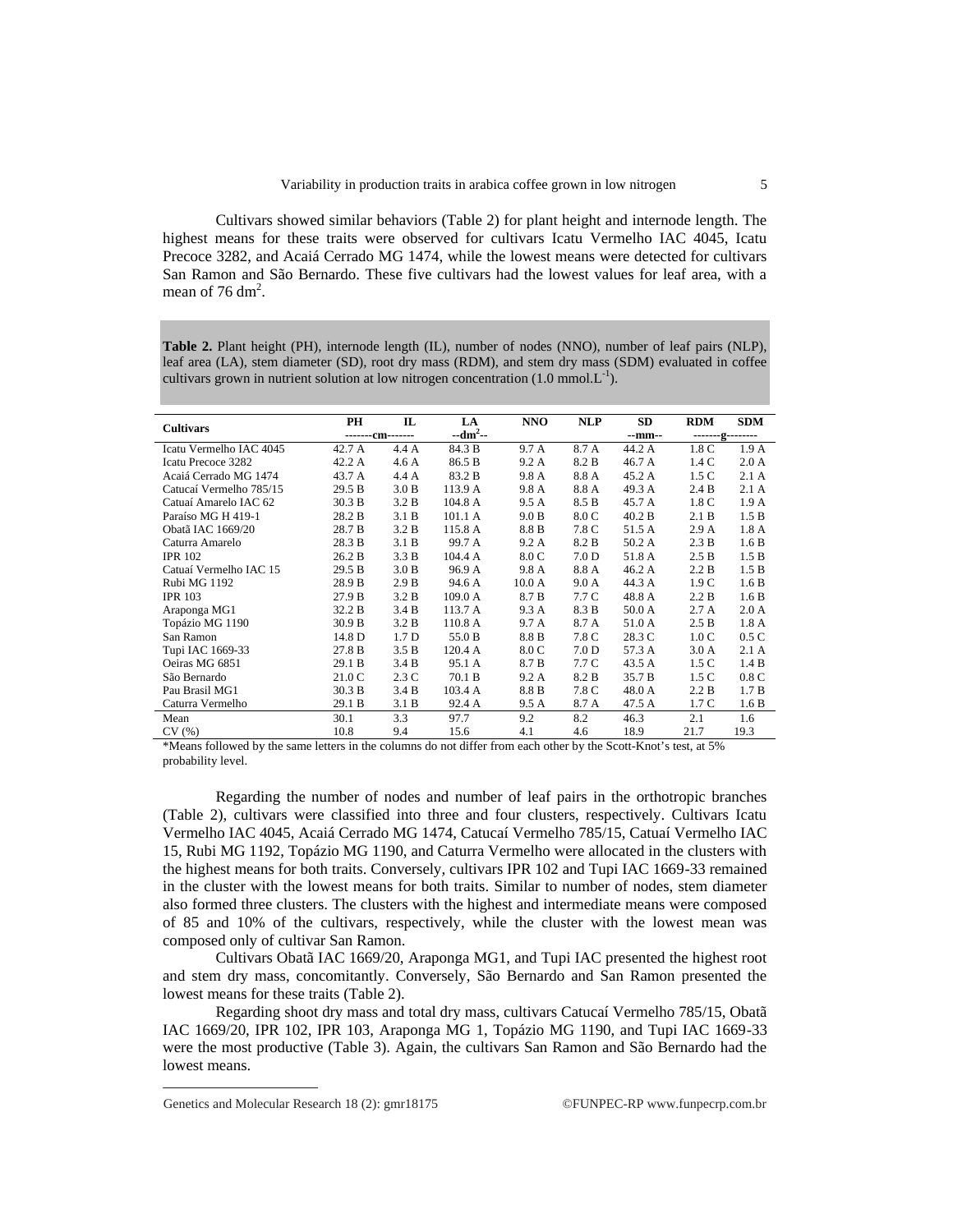**Table 3.** Shoot dry mass (SHDM), total dry mass (TDM), root/shoot dry mass ratio (RSDM), nitrogen absorption efficiency (NAE), nitrogen translocation efficiency (NTE), rooting efficiency (RE), nitrogen utilization efficiency (NUE), and biomass production efficiency (BPE) evaluated in coffee cultivars grown in nutrient solution at low nitrogen concentration  $(1.0 \text{ mmol.} L^{-1})$ .

| <b>Cultivars</b>        | <b>SHDM</b> | <b>TDM</b>        | <b>RSDM</b> | <b>NAE</b>                            | <b>NTE</b> | RE                       | <b>NUE</b> | <b>BPE</b> |
|-------------------------|-------------|-------------------|-------------|---------------------------------------|------------|--------------------------|------------|------------|
|                         |             | ------- g ------- | $-9.9^{1}$  | $\frac{1}{2}$ mg.mg <sup>-1</sup> --- |            | $g^2.mg^{-1}$<br>------- |            |            |
| Icatu Vermelho IAC 4045 | 5.9 A       | 7.7 B             | 0.31A       | 75.9                                  | 0.85A      | 0.026C                   | 0.45 B     | 0.31 B     |
| Icatu Precoce 3282      | 6.4 A       | 7.9 B             | 0.22 B      | 108.7                                 | 0.86A      | 0.014C                   | 0.42 B     | 0.32 B     |
| Acaiá Cerrado MG 1474   | 6.2A        | 7.7 B             | 0.24 B      | 107.5                                 | 0.84A      | 0.016C                   | 0.39 B     | 0.29B      |
| Catucaí Vermelho 785/15 | 8.3 A       | 10.7 A            | 0.29B       | 82.4                                  | 0.81 B     | 0.030 B                  | 0.59A      | 0.44A      |
| Catuaí Amarelo IAC 62   | 6.8 A       | 8.6 B             | 0.28 B      | 91.8                                  | 0.80 B     | $0.022$ C                | 0.45 B     | 0.35 B     |
| Paraíso MG H 419-1      | 6.3 A       | 8.4 B             | 0.33A       | 78.3                                  | 0.78 C     | $0.028$ B                | 0.44 B     | 0.31 B     |
| Obatã IAC 1669/20       | 7.6 A       | 10.5A             | 0.39A       | 66.1                                  | 0.75C      | 0.045A                   | 0.57A      | 0.40A      |
| Caturra Amarelo         | 6.6A        | 8.8 B             | 0.35A       | 73.2                                  | 0.78C      | 0.032 B                  | 0.48 B     | 0.33 B     |
| <b>IPR 102</b>          | 6.8 A       | 9.3 A             | 0.37A       | 74.8                                  | 0.75C      | 0.034 B                  | 0.46 B     | 0.33 B     |
| Catuaí Vermelho IAC 15  | 6.2A        | 8.3 B             | 0.35A       | 77.3                                  | 0.78C      | 0.030 B                  | 0.43 B     | 0.30 B     |
| Rubi MG 1192            | 6.3 A       | 8.3 B             | 0.32 A      | 81.9                                  | 0.80 B     | 0.025C                   | 0.43 B     | 0.31 B     |
| <b>IPR 103</b>          | 7.0A        | 9.2 A             | 0.32A       | 81.7                                  | 0.80 B     | $0.028$ B                | 0.48 B     | 0.34 B     |
| Araponga MG 1           | 7.7A        | 10.5A             | 0.36A       | 70.6                                  | 0.76C      | 0.040 A                  | 0.57A      | 0.41A      |
| Topázio MG 1190         | 7.3A        | 9.8 A             | 0.34A       | 72.1                                  | 0.79C      | 0.036 B                  | 0.55A      | 0.39A      |
| San Ramon               | 3.2 B       | 4.2 C             | 0.31A       | 118.6                                 | 0.82 B     | 0.008C                   | 0.15C      | 0.11C      |
| Tupi IAC 1669-33        | 8.0 A       | 11.1 A            | 0.38A       | 62.0                                  | 0.74C      | 0.050A                   | 0.65A      | 0.46A      |
| Oeiras MG 6851          | 6.2A        | 7.7 B             | 0.24 B      | 114.9                                 | 0.84A      | 0.014C                   | 0.36 B     | 0.28 B     |
| São Bernardo            | 4.2 B       | 5.7 C             | 0.34A       | 98.8                                  | 0.81 B     | 0.016C                   | 0.24C      | 0.16C      |
| Pau Brasil MG 1         | 5.9 A       | 8.1 B             | 0.39A       | 74.6                                  | 0.76C      | 0.033 B                  | 0.42 B     | 0.29B      |
| Caturra Vermelho        | 6.3 A       | 8.0 B             | 0.27 B      | 89.5                                  | 0.84A      | 0.020C                   | 0.43 B     | 0.32 B     |
| Mean                    | 6.5         | 9.0               | 0.32        | 85.0                                  | 0.80       | 0.031                    | 0.45       | 0.32       |
| CV(%)                   | 16.2        | 15.8              | 19.2        | 21.8                                  | 3.54       | 40.3                     | 18.4       | 18.2       |

\* Means followed by the same letters in the columns do not differ from each other by the Scott-Knot's test, at 5% probability level.

Two clusters were formed for roots/shoot dry mass ratio (Table 3). The cluster with the highest mean value ( $0.35$   $g.g^{-1}$ ) was composed of most of the cultivars. The other one presented a mean of  $0.27$  g g<sup>-1</sup> and consisted of cultivars Icatu Precoce 3282, Acaiá Cerrado MG 1474, Catucaí Vermelho 785/15, Catuaí Amarelo IAC 62, Oeiras MG 6851, and Caturra Vermelho.

No significant differences were detected for N Absorption Efficiency ( $P \le 0.05$ ) between the evaluated cultivars. However, most of the cultivars exhibited low N translocation efficiency (Table 3). Cultivars Icatu Vermelho IAC 4045, Icatu Precoce 3282, Acaiá Cerrado MG 1474, Oeiras MG 6851, and Caturra Vermelho stood out for presenting the highest N translocation efficiency to the shoot. Unlike San Ramon and São Bernardo, cultivars Obatã IAC 1669/20, Araponga MG1, and Tupi IAC 1669-33 presented higher rooting, N utilization, and biomass production efficiencies.

The clustering analysis using the UPGMA method classified the cultivars into five clusters with cophenetic correlation (CC) of 0.91 (Figure 1). Cluster I comprised cultivars Catuaí Amarelo IAC 62, Paraíso MG H 419-1, Caturra Amarelo, Catuaí Vermelho IAC 15, Rubi MG 1192, Araponga MG1, Topázio MG 1190, Oeiras MG 6851, Pau Brasil MG 1, Caturra Vermelho, and Catucaí 785/15 (Figure 1); cluster II consisted of cultivars San Ramon and São Bernardo; cluster III allocated cultivars Obatã IAC 1660/20, IPR 102, and IPR 103; cluster IV comprised only cultivar Tupi IAC 1669/33; and cluster V consisted of cultivars Icatu Vermelho IAC 4045, Icatu Precoce 3282, and Acaiá Cerrado MG 1474.

Genetics and Molecular Research 18 (2): gmr18175 ©FUNPEC-RP [www.funpecrp.com.br](http://www.funpecrp.com.br)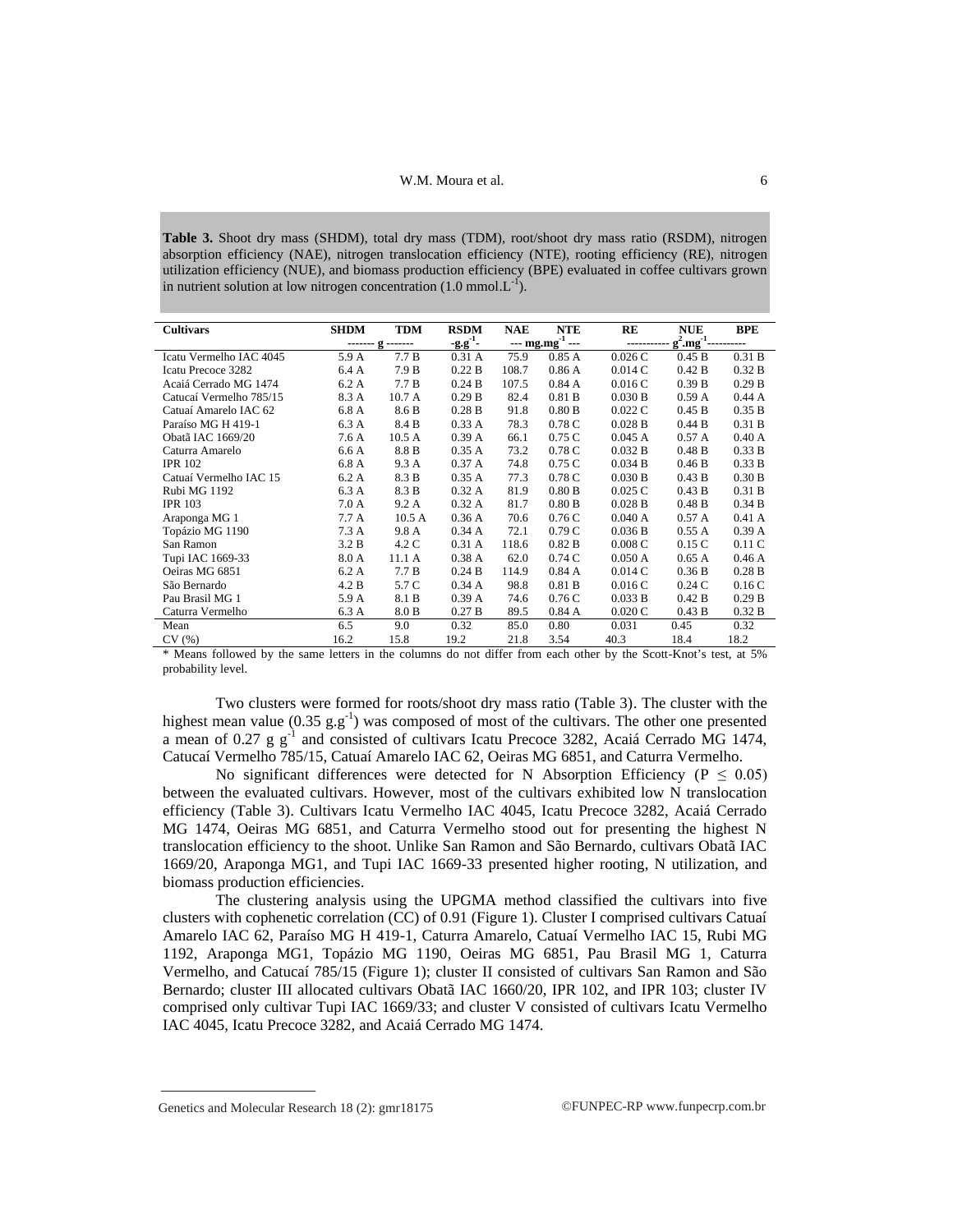

**Figure 1.** Dendrogram of the genetic dissimilarities between coffee cultivars cultivated in nutrient solution at low **Figure 1.** Dendrogram of the genetic dissimilarities between coffee cultivars cultivated in nutrient solution at low nitrogen concentration  $(1.0 \text{ mmol.L}^{-1})$ , obtained by the UPGMA method, based on 16 quantitative traits, Mahalanobis' generalized distance.

dispersion (Figure 2), showed that the first two cumulative canonical variables (CV) explained 85.17% of the total variation. CV1 and CV2 were responsible for 68.16% and 17.01% of the total variation, respectively (Table 4). The five clusters formed by the canonical variables were the same as those generated by the UPGMA method. The clustering analysis by the Canonical Variables method, using the graphic he clustering analysis by the Canonical Variables method, using the graphic 1 (Figure 2), showed that the first two cumulative canonical variables (CV) 85.17% of the total variation. CV1 and CV2 were responsible for 68.16%



**Figure 2.** Graphic dispersion of the scores in relation to the representative axes of the canonical variables (CV1 and CV2) related to 16 traits evaluated for coffee cultivars cultivated in nutrient solution with a low nitrogen concentration  $(1.0 \text{ mmol.L}^{-1}).$ 

©FUNPEC ©FUNPEC-RP [www.funpecrp.com.br](http://www.funpecrp.com.br)

Ge Genetics and Molecular Research 18 (2): gmr18175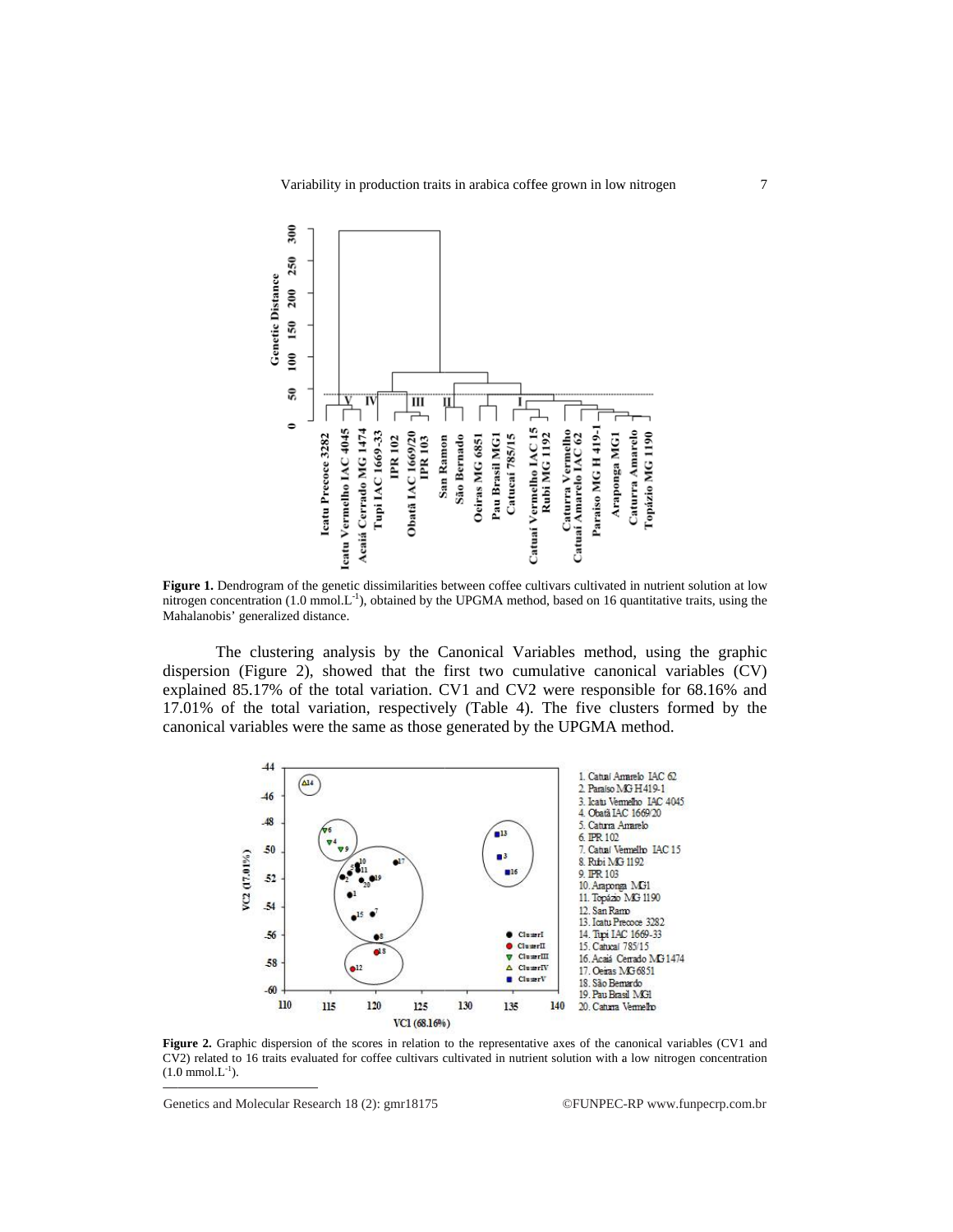W.M. Moura et al.

**Table 4 4.** Accumulated variances (%) based on the canonical variables of the 16 traits evaluated for cultivars (CV) grown in nutrient solution at low nitrogen concentration (1.0 mmol.L<sup>-1</sup>). (1.0 mmolecular variables of the 16 the 16 the 16 the 16 mmol.) coffee

| Var.   | OT.   |                    |                 |                 |                 |                 |                 |        |                          |          |           |
|--------|-------|--------------------|-----------------|-----------------|-----------------|-----------------|-----------------|--------|--------------------------|----------|-----------|
| Accum. | CV    | $\gamma_{\rm V_2}$ | CV <sub>3</sub> | $\mathrm{CV}_4$ | CV <sub>5</sub> | CV <sub>6</sub> | CV <sub>7</sub> | $CV_8$ | $\gamma_{\rm V_{\rm o}}$ | $\cdots$ | $CV_{16}$ |
| (% )   | 68.16 | 85.17              | 90.27           | 92.87           | 94.93           | 96.55           | 97.77           | 98.45  | 98.96                    | $\cdots$ | 100.00    |

contributions for the genetic divergence among cultivars, with 17.44, 27.33, and 45.81%, respectively, while the other 13 characteristics contributed with only 10.26% ( (Figure 3). The root, shoot, and total dry mass showed, in ascending order, the highest



**Figure 3.** Relative contribution of the traits (%), according to the methodology of Singh (1981), for coffee cultivars cultivated in nutrient solution at low nitrogen concentration ( number of nodes; IL: internode length; NLP: number of leaf pairs; LA: leaf area; RDM: root dry matter; SDM: stem dry matter; SHDM: shoot dry matter; TDM: total dry matter; RSDM: root and shoot dry matter ratio; RE: rooting efficiency; NAE: nitrogen absorption efficiency; NTE: nitrog en biomass production efficiency. ntribution of the traits (%), according to the methodology of Singh (1981), for coffee cultivars solution at low nitrogen concentration (1.0 mmol.L<sup>-1</sup>). PH: plant height; SD: stem diameter; NNO: internode length; NLP: num ode length; NLP: number of leaf pairs; LA: leaf area; RDM: root dry matter; SDM: stem dry<br>natter; TDM: total dry matter; RSDM: root and shoot dry matter ratio; RE: rooting efficiency;<br>efficiency; NTE: nitrogen translocatio  $(1.0 \text{ mmol.L}^{-1})$ . PH: plant height; SD: stem diameter; NNO:

## **DISCUSSION**

morphological traits and N utilization, rooting, translocation, and biomass production efficiencies, showing significant differences ( $P \le 0.05$ ) (Table 2 and 3). This variability is the basis for genetic breeding programs to develop more efficient cultivars in nutrient utilization, which result from the better adaptation of these cultivars to environments under nutrient deficiency (Moura et al., 2016). At low N concentration, coffee cultivars presented genetic variability for the

1474 (Table 2) presented the highest means for plant height and internode length. This result can be attributed to the genetic factors that determine these traits (Carvalho, 2008). The opposite was found for cultivars San Ramon and São Bernardo; these being old and less genetically improved cultivars. These traits are relevant because they have a close positive correlation in production traits (Assis et al., 2014). Cultivars Icatu Vermelho IAC 4045, Icatu Precoce 3282, and Acaiá Cerrado MG At low N concentration, coffee cultivars presented genetic variability for ogical traits and N utilization, rooting, translocation, and biomass producties, showing significant differences ( $P \le 0.05$ ) (Table 2 and 3). Thi

Genetics and Molecular Research 18 (2): gmr18175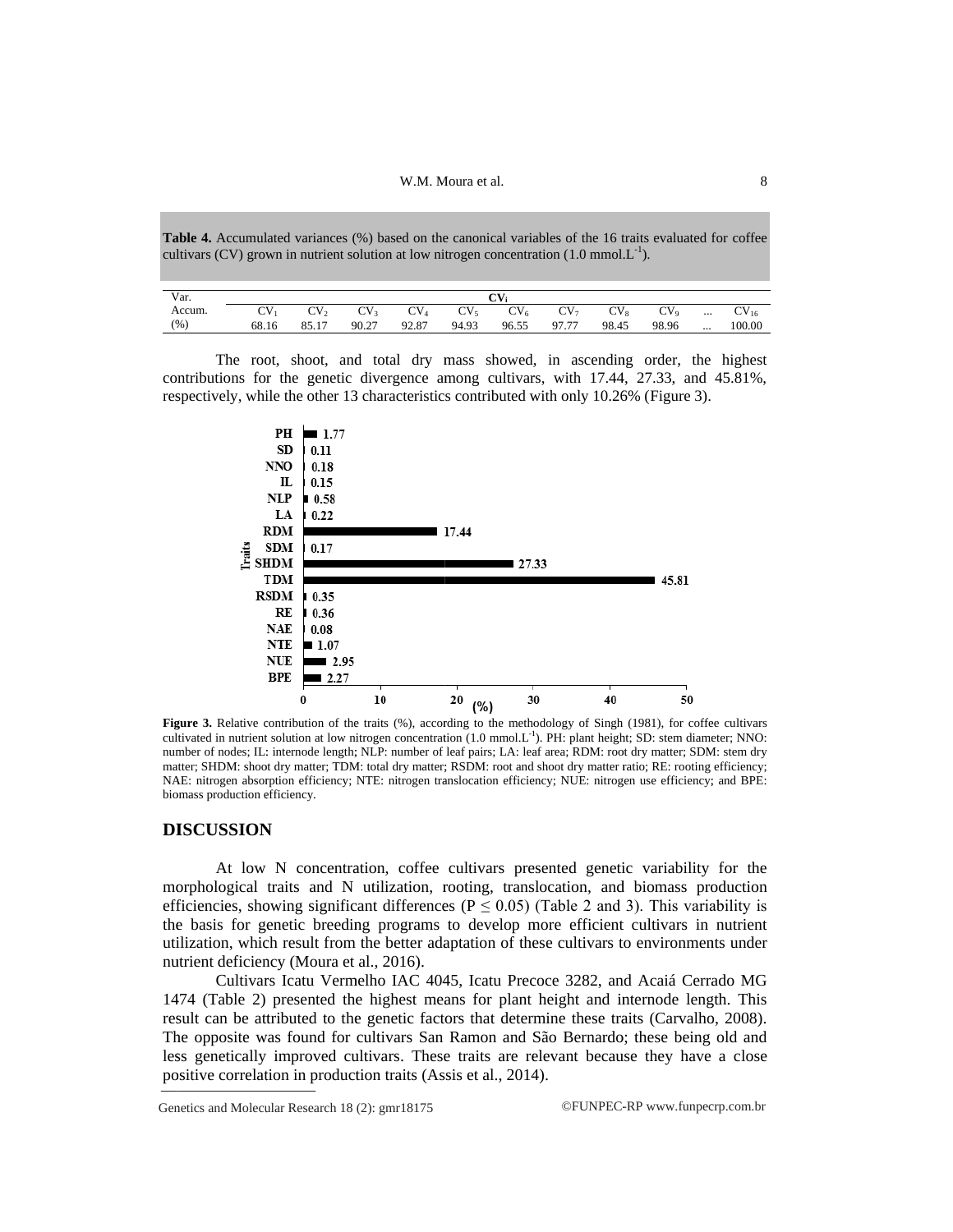Low N supply to coffee plants reduces leaf area due to the allocation of structural dry mass to other plant components, compromising the crop, since there is a relationship between grain yield and leaf production (Bote et al., 2018), as observed for the five cultivars shown above (Table 2). This behavior suggests that plants have a mechanism that causes allocation to other organs (probably storage structures) to the detriment of leaf expansion. Net photosynthesis, leaf N content, total protein content, and antioxidant enzymes are reduced in response to the low nutrient supply (Reis et al., 2015).

The greater number of nodes and leaf pairs detected in cultivars Icatu Vermelho IAC 4045, Acaiá Cerrado MG 1474, Catucaí Vermelho 785/15, Catuaí Vermelho IAC 15, Rubi MG 1192, Topázio MG 1190, and Caturra Vermelho (Table 2) indicates the possibility of higher yield since these traits are related to the appearance of primary plagiotropic branches and the production of secondary branches (Tomaz et al., 2005). Also, nitrogen availability may affect these traits since depending on the concentration, the fruiting zone on plagiotropic branches may change (Damatta et al., 2007).

The low N concentration in coffee plants may provide less synthesis of the hormone cytokinin, responsible for vegetative growth (Colodetti et al., 2014). This physiological disorder may lead to greater investment in plant stem growth when nitrogen is at low concentration. Therefore, most of the cultivars presented stem diameter values higher than the overall mean (Table 2), suggesting they were little affected by the N restriction in the culture medium. This trait is highly correlated with number of nodes of the first plagiotropic branch and plant vigor and is relevant for the discrimination of coffee genotypes (Teixeira et al., 2013).

The N concentration influences dry mass production in coffee plants due to the importance of this nutrient in the plant's metabolism (Gonthier et al., 2011). Thus, in the nitrogen-restricted cultivation, root, stem, shoot, and total dry mass were higher for cultivars Obatã IAC 1669/20, Araponga MG1, and Tupi IAC (Table 2 and 3). Also, cultivars Catucaí Vermelho 785/15, Obatã IAC 1669/20, IPR 102, IPR 103, Araponga MG 1, Topázio MG 1190, and Tupi IAC 1669-33 stood out for shoot and total dry mass (Table 3). The production of dry matter presents a close positive correlation with the production of grains (Assis et al., 2014).

Most of the cultivars with low N concentration invested more in root dry mass than shoot dry mass, leading to higher root/shoot dry mass ratio (Table 3). Cardoso (2010) observed that coffee cultivars submitted to the appropriate level of N  $(7.5 \text{ mmol} L^{-1})$  in the solution had a mean root dry mass of 1.55 g, which is about 25% lower than those cultivated with low N, while average dry matter yield at the appropriate level was 7.85 g, which is approximately 18% higher than at the low level. The greater root growth at low N availability can be attributed to the higher sucrose accumulation since the roots become the main user of this compound; however, this response varies among plant genotypes (Quan et al., 2016).

Genetic factors control nutrients absorption, transportation, and redistribution in plants (Martins et al., 2015). Nitrate  $(NO<sup>3</sup>)$  is the main form of N absorbed by plants. The increase in the number of lateral roots is an adaptative response due to the low availability of  $NO<sup>3</sup>$  (Kant, 2018). In this study, although no significant differences were detected for absorption efficiency, cultivars Icatu Vermelho IAC 4045, Icatu Precoce 3282, Acaiá Cerrado MG 1474, Oeiras MG 6851, and Caturra Vermelho had higher N translocation efficiency (Table 3), probably due to the higher interaction between the low and high

Genetics and Molecular Research 18 (2):  $gmr18175$  ©FUNPEC-RP [www.funpecrp.com.br](http://www.funpecrp.com.br)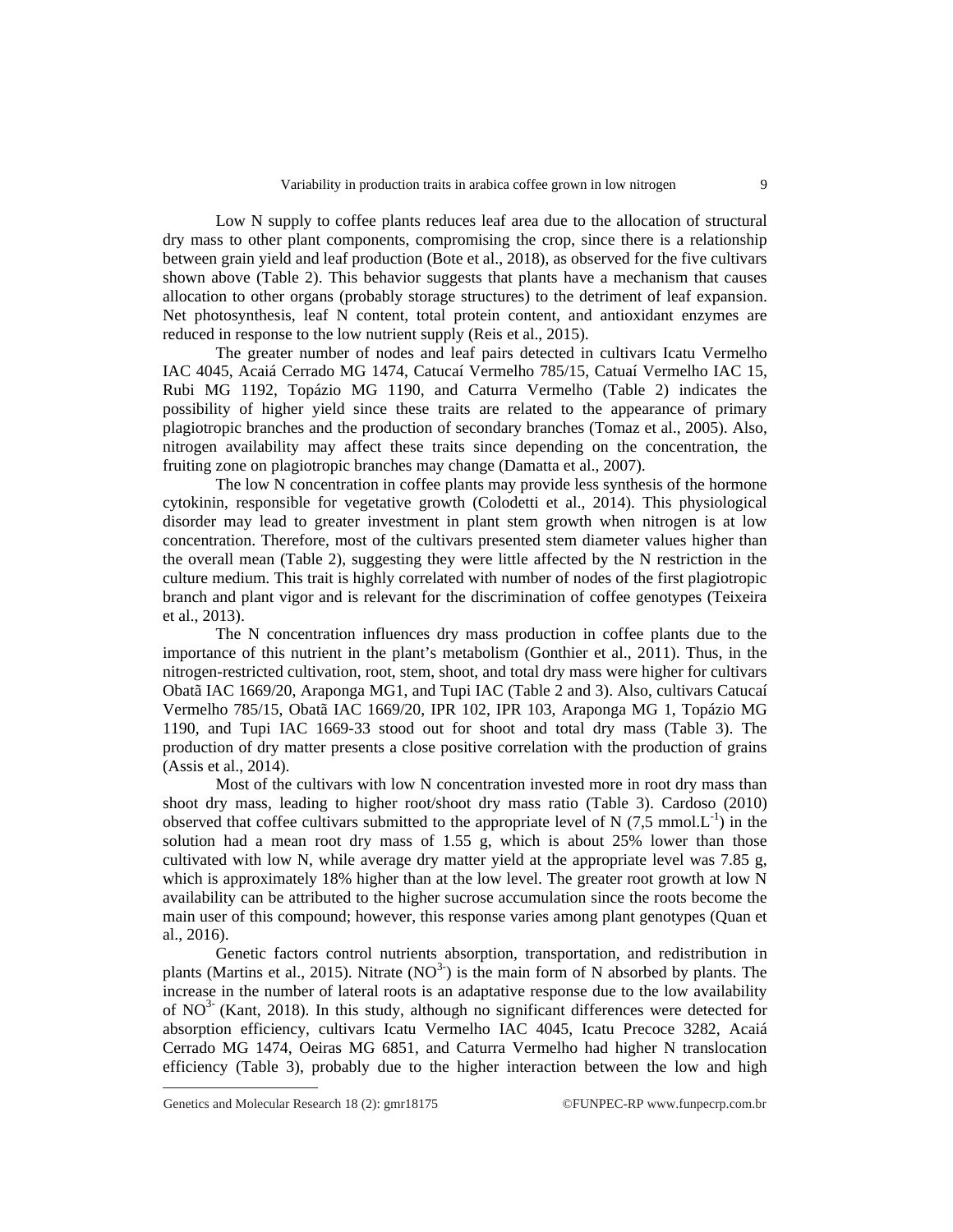### W.M. Moura et al. 10

affinity transporters, which ensured greater nutrient translocation. Moreover, the nutrient is more efficiently assimilated and incorporated into the shoot by these cultivars, even under nutrient stress (Krapp, 2015). Cultivars Obatã IAC 1669/20, Araponga MG1, and Tupi IAC 1669-33 showed higher rooting, N utilization, and biomass production efficiencies (Table 3). Similar results were also found when coffee was grown at appropriate levels of N (Cardoso, 2010). These cultivars exhibited similar behavior when evaluated at low potassium concentration (Moura et al., 2015), indicating that besides the ability of K utilization, they also have great N utilization efficiency. The determination of the indices of nutritional efficiency that depends on the dry mass and nutrient content shows dissimilar genotypes and cultivars of plant species (Baligar and Fageria, 2015).

Cultivars San Ramon and São Bernardo showed lower means for rooting, N utilization, and biomass production efficiencies (Table 3) due to the lower root dry mass production and lower total N concentration. This fact can be explained by the capacity of retaining greater nutrient content in the root vacuoles, reducing N translocation from the root to the photosynthetically active sites in the leaves (Amaral et al., 2012).

The cluster analyses by the UPGMA or canonical variables methods have been effective in discriminating cultivars of different coffee species (Pedrosa et al., 2013; Cao et al., 2014; Moura et al., 2015; Machado et al., 2017), as also observed in the present work. The UPGMA method presented a cophenetic correlation higher than 80%, indicating a high representativity of the actual real distances between cultivars by the graphical representation of the dendrogram and higher reliability in the cluster formation (Saraçli et al., 2013). Similarly, the cluster analysis by the canonical variables method was satisfactory to discriminate the cultivars by the graphic representation since it presented accumulated values higher than 70% of the total variation (Rocha et al., 2009).

Both clustering methods formed five clusters. Cluster I was composed of most of the cultivars, which showed small size and susceptibility to rust (Figure 1 and 2); cluster II was composed of old cultivars, which presented low rooting, N utilization, and biomass production efficiencies; cluster III was formed by genetic materials called Sharchimor, which are resistant to rust and exhibited high shoot and total dry mass; cluster IV was made up of only one cultivar, which presented high rooting, N utilization, and biomass production efficiencies; and cluster V was composed of tall cultivars with high translocation efficiency.

The study on the relative importance of the traits assists the elimination of lessrelevant variables for genetic divergence (Cruz et al., 2012). Therefore, of the 16 traits evaluated, only total, root, and shoot dry mass productions were more relevant since they were responsible for 90.58% of the observed variability (Figure 3). Total dry mass contributed the most to the genetic divergence among the evaluated genotypes. Dry mass is the primary indicator of plant performance and is easily influenced by the N supply (Salamanca-Jimenez et al., 2016). This phenomenon occurs because this nutrient provides amino groups in amino acids, which are essential for protein formation and dry mass production (Maathuis, 2009).

The most divergent pairs of cultivar involved Icatu Precoce 3282, Icatu Vermelho IAC 4045, and Acaiá Cerrado MG 1474 (Figure 1). Conversely, the most similar combinations were obtained between cultivars Caturra Amarelo, Araponga MG 1, and Topázio MG 1190. For greater variability and genetic gain, genotypes from distinct clusters must be selected for crosses (Cruz et al., 2012)

Genetics and Molecular Research 18 (2): gmr18175 ©FUNPEC-RP [www.funpecrp.com.br](http://www.funpecrp.com.br)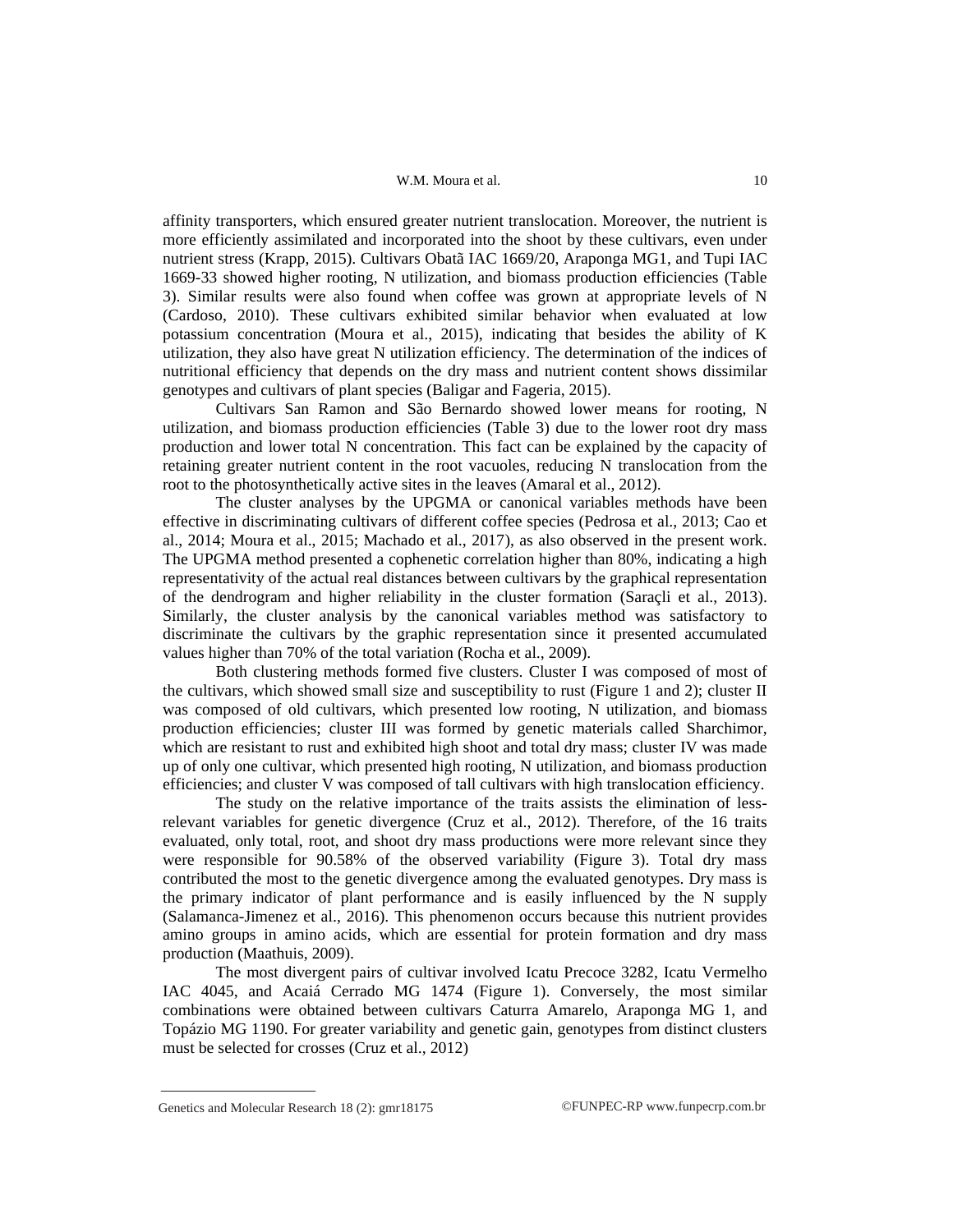The analysis of means comparison and the clustering methods (UPGMA and Canonical Variables) demonstrated variability among the 20 cultivars at low nitrogen concentration. These results allowed selecting more divergent coffee cultivars for crosses that aim at N utilization efficient-cultivars, which will reduce the application of nitrogen fertilizers and coffee production costs. However, field studies should be conducted to consolidate this information since the research was performed in a greenhouse with a nutrient solution, instead of soil.

Genetic variability was detected among coffee cultivars grown at low nitrogen availability. Hybridization using combinations involving cultivars Icatu Precoce 3282, Icatu Vermelho IAC 4045, and Acaiá Cerrado MG 1474 are the most promising to obtain a segregating population or heterotic hybrids, aiming at higher nitrogen utilization efficiency.

## **CONFLICTS OF INTEREST**

The authors declare no conflict of interest.

## **ACKNOWLEDGMENTS**

The authors thank Paulo César de Lima (*in memoriam*) for his contribution in the experiments; the Consórcio Brasileiro de Pesquisa e Desenvolvimento do Café (CBP&D-Café) for the financial support for this research; and the Conselho Nacional de Desenvolvimento Cientítico e Tecnológico (CNPq), the Fundação de Amparo à Pesquisa do Estado de Minas Gerais (FAPEMIG), and the Fundação de Amparo à Pesquisa do Estado do Rio de Janeiro (FAPERJ) for the grants awarded to the authors.

## **REFERENCES**

- Amaral JFT, Martins LDB, Laviola G, Christo LF, et al. (2012). A differential response of physic nut genotypes regarding phosphorus absorption and utilization is evidenced by a comprehensive nutrition efficiency analysis. *J. Agric Sci.* 4: 164-173.
- Assis GA, Guimarães RJ, Scalco MS, Colombo A, et al. (2014). Correlation between coffee plant growth and yield as function of water supply regime and planting density. *Biosci. J.* 30: 666-675.
- Bailian L, Mckeand SE and Allen HL (1991). Genetic variation in nitrogen use efficiency of loblolly pine seedlings. *Forest Sci*. 2: 613-626.
- Baligar VC and Fageria NK (2015). Nutrient use efficiency in plants: an overview. In: Nutrient use efficiency: from basics to advances (Rakshit A, Singh HB, Sen A, eds.). Springer, Dordrecht, The Netherlands.
- Bote AD, Ayalew BF, Ocho LN, Anten PR, et al. (2018). Analysis of coffee (*Coffea arabica* L.) performance in relation to radiation levels and rates of nitrogen supply I. Vegetative growth, production and distribution of biomass and radiation use efficiency. *Eur. J. Agron*. 92: 115–122.
- Bruno IP, Reichardt K, Bortolotto RP, Pinto VM, et al. (2015). Nitrogen balance and fertigation use efficiency in a field coffee crop. *J. Plant Nutr.* 38: 2055-2076.
- Caixeta SL, Martinez HEP, Picanço MC, Cecon PR, et al. (2004). Leaf-miner attack in relation to nutrition and vigor of coffee-tree seedlings. *Cienc. Rural* 34: 1429-1435.
- Cardoso PMR (2010). Biometric analysis of the nutritional efficiency for nitrogen in coffee (Coffea arabica L.). Master's thesis, Universidade Estadual do Norte Fluminense Darcy Ribeiro, Campos dos Goytacazes.
- Cao EP, Constantino-Santos DM, Ramos LAP, Santos BS, et al. (2014). Molecular and morphological differentiation among Coffea (Rubiaceae) varieties grown in the farms of Cavite Province, Philippines. *Phil. Sci. Lett.* 7: 387-397. Carvalho CHS (2008). Cultivares de café: origem, características e recomendações. Embrapa Café, Brasilia, Brazil.
- Colodetti TV, Rodrigues WN, Martins LD and Tomaz MA (2014). Differential tolerance between genotypes of conilon coffee (*Coffea canephora*) to low availability of nitrogen in the soil. *Aust. J. Crop Sci*. 12: 1648-1657.

Genetics and Molecular Research 18 (2):  $gmr18175$  ©FUNPEC-RP [www.funpecrp.com.br](http://www.funpecrp.com.br)